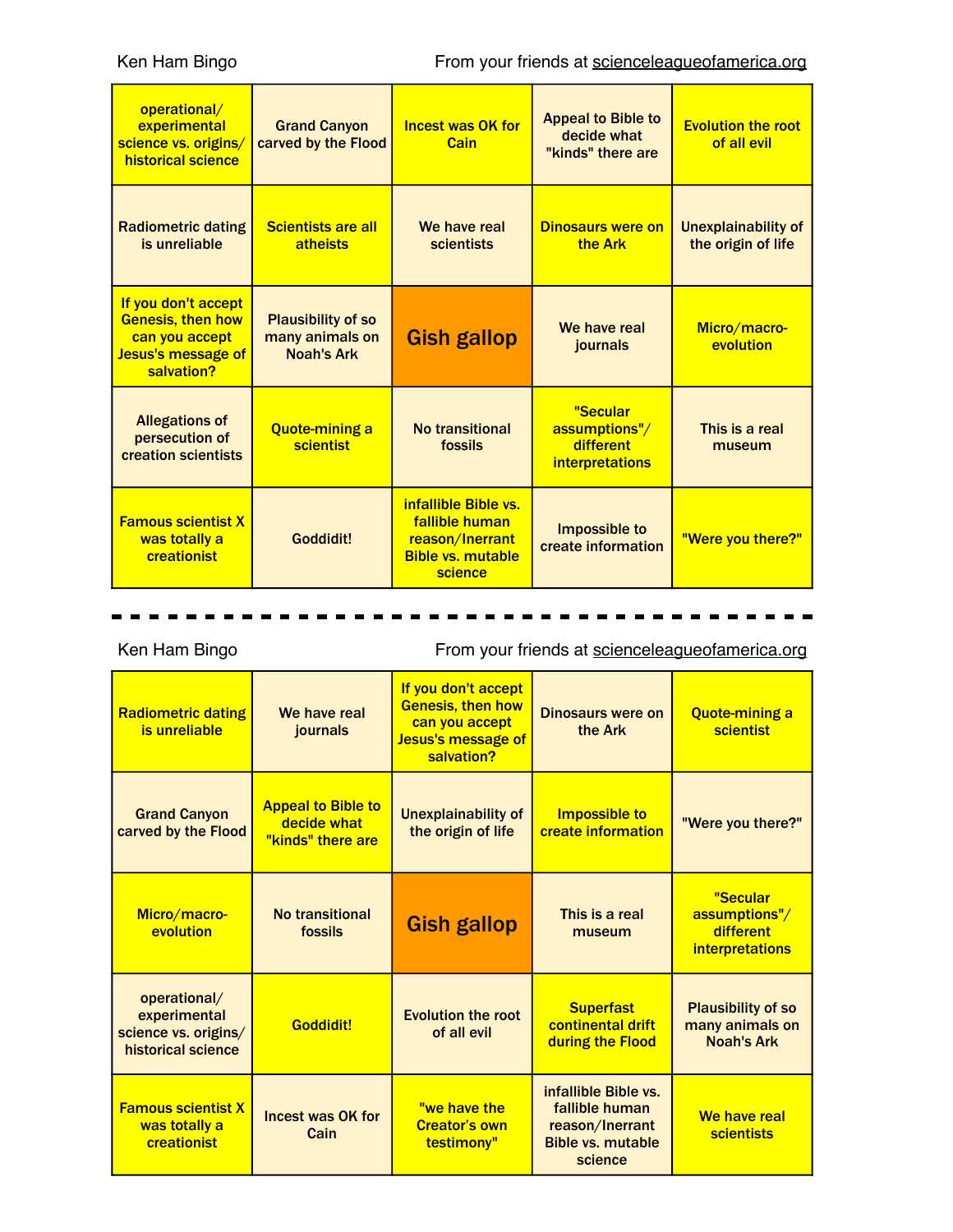| <b>Superfast</b><br>speciation by<br>natural selection<br>after the Flood                                    | <b>Famous scientist X</b><br>was totally a<br>creationist                                        | <b>No transitional</b><br>fossils                                          | Impossible to<br>create information                           | <b>Goddidit!</b>                                     |
|--------------------------------------------------------------------------------------------------------------|--------------------------------------------------------------------------------------------------|----------------------------------------------------------------------------|---------------------------------------------------------------|------------------------------------------------------|
| If you don't accept<br><b>Genesis, then how</b><br>can you accept<br><b>Jesus's message of</b><br>salvation? | infallible Bible vs.<br>fallible human<br>reason/Inerrant<br><b>Bible vs. mutable</b><br>science | We have real<br>journals                                                   | <b>Appeal to Bible to</b><br>decide what<br>"kinds" there are | <b>Rapid plate</b><br>tectonics created<br>the Flood |
| <b>Unexplainability of</b><br>the origin of life                                                             | Dinosaurs were on<br>the Ark                                                                     | Gish gallop                                                                | <b>Superfast</b><br>continental drift<br>during the Flood     | <b>Grand Canyon</b><br>carved by the Flood           |
| <b>Plausibility of so</b><br>many animals on<br><b>Noah's Ark</b>                                            | <b>Radiometric dating</b><br>is unreliable                                                       | operational/<br>experimental<br>science vs. origins/<br>historical science | "we have the<br><b>Creator's own</b><br>testimony"            | We have real<br>scientists                           |
| <b>Allegations of</b><br>persecution of<br><b>creation scientists</b>                                        | "Secular<br>assumptions"/<br>different<br>interpretations                                        | "I don't interpret<br>the Bible. I read it."                               | "Were you there?"                                             | <b>Incest was OK for</b><br>Cain                     |

Ken Ham Bingo **From your friends** at scienceleagueofamerica.org

| <b>Superfast</b><br>speciation by<br>natural selection<br>after the Flood | <b>Plausibility of so</b><br>many animals on<br><b>Noah's Ark</b>                                            | infallible Bible vs.<br>fallible human<br>reason/Inerrant<br><b>Bible vs. mutable</b><br>science | "we have the<br>Creator's own<br>testimony"                           | "I don't interpret<br>the Bible. I read it."                               |
|---------------------------------------------------------------------------|--------------------------------------------------------------------------------------------------------------|--------------------------------------------------------------------------------------------------|-----------------------------------------------------------------------|----------------------------------------------------------------------------|
| "Were you there?"                                                         | Micro/macro-<br>evolution                                                                                    | We have real<br>journals                                                                         | <b>Dinosaurs were on</b><br>the Ark                                   | <b>Grand Canyon</b><br>carved by the Flood                                 |
| <b>Scientists are all</b><br><b>atheists</b>                              | <b>Appeal to Bible to</b><br>decide what<br>"kinds" there are                                                | <b>Gish gallop</b>                                                                               | <b>Evolution the root</b><br>of all evil                              | <b>Goddidit!</b>                                                           |
| Incest was OK for<br>Cain                                                 | If you don't accept<br><b>Genesis, then how</b><br>can you accept<br><b>Jesus's message of</b><br>salvation? | <b>Radiometric dating</b><br>is unreliable                                                       | <b>Allegations of</b><br>persecution of<br><b>creation scientists</b> | operational/<br>experimental<br>science vs. origins/<br>historical science |
| <b>No transitional</b><br>fossils                                         | <b>Rapid plate</b><br>tectonics created<br>the Flood                                                         | We have real<br><b>scientists</b>                                                                | <b>Unexplainability of</b><br>the origin of life                      | <b>Superfast</b><br>continental drift<br>during the Flood                  |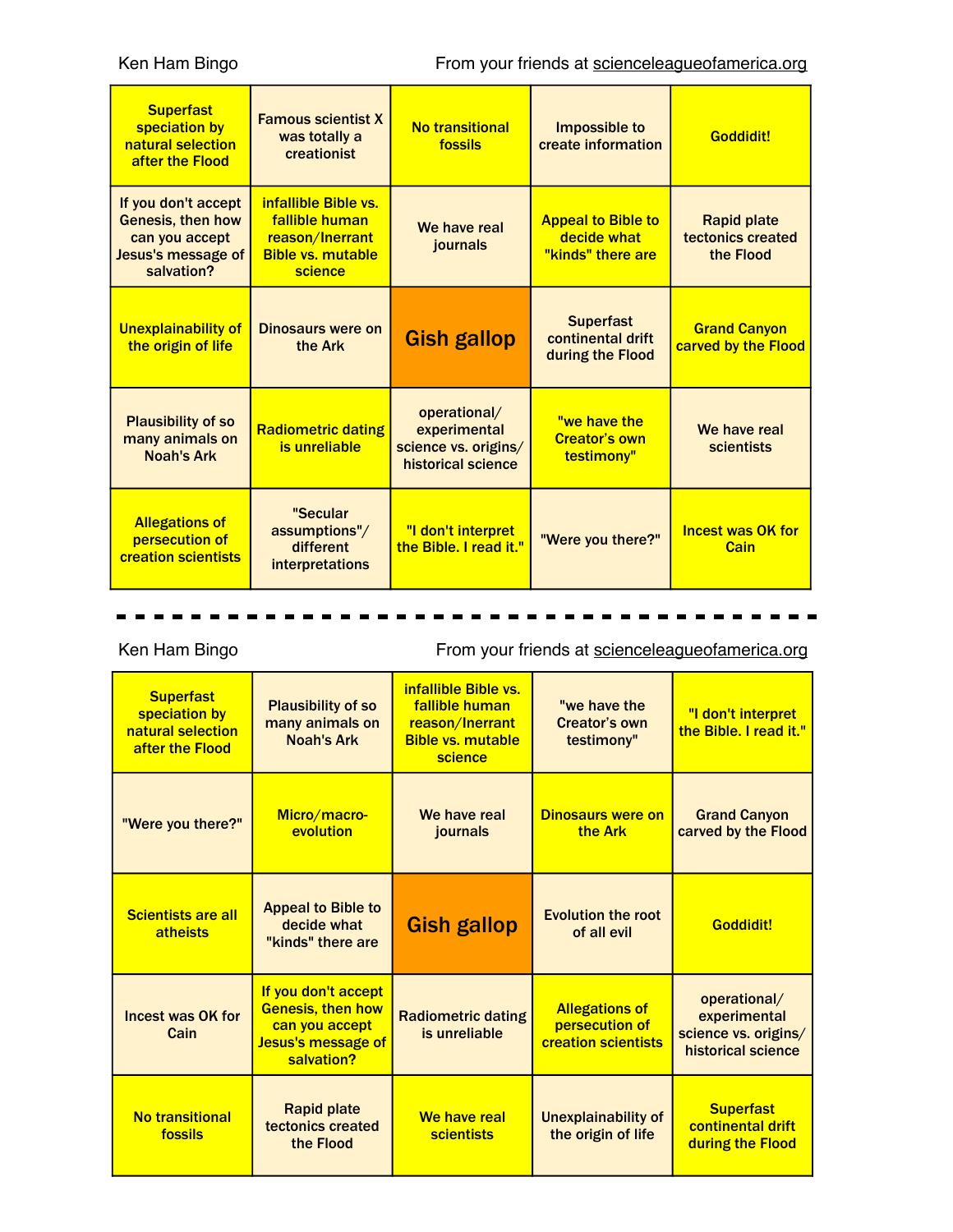Ken Ham Bingo **From your friends at scienceleagueofamerica.org** From your friends at scienceleagueofamerica.org

| <b>Scientists are all</b><br>atheists                            | <b>Superfast</b><br>continental drift<br>during the Flood         | We have real<br><b>scientists</b>          | If you don't accept<br><b>Genesis, then how</b><br>can you accept<br>Jesus's message of<br>salvation? | infallible Bible vs.<br>fallible human<br>reason/Inerrant<br><b>Bible vs. mutable</b><br>science |
|------------------------------------------------------------------|-------------------------------------------------------------------|--------------------------------------------|-------------------------------------------------------------------------------------------------------|--------------------------------------------------------------------------------------------------|
| We have real<br>journals                                         | This is a real<br>museum                                          | <b>Grand Canyon</b><br>carved by the Flood | "we have the<br><b>Creator's own</b><br>testimony"                                                    | <b>Superfast</b><br>speciation by<br>natural selection<br>after the Flood                        |
| "Secular<br>assumptions"/<br>different<br><i>interpretations</i> | "I don't interpret<br>the Bible. I read it."                      | <b>Gish gallop</b>                         | operational/<br>experimental<br>science vs. origins/<br>historical science                            | <b>Famous scientist X</b><br>was totally a<br>creationist                                        |
| <b>Radiometric dating</b><br>is unreliable                       | <b>Appeal to Bible to</b><br>decide what<br>"kinds" there are     | <b>Quote-mining a</b><br>scientist         | <b>Unexplainability of</b><br>the origin of life                                                      | <b>Incest was OK for</b><br>Cain                                                                 |
| <b>Goddidit!</b>                                                 | <b>Plausibility of so</b><br>many animals on<br><b>Noah's Ark</b> | <b>No transitional</b><br>fossils          | <b>Evolution the root</b><br>of all evil                                                              | <b>Dinosaurs were on</b><br>the Ark                                                              |

Ken Ham Bingo **From your friends at scienceleagueofamerica.org** From your friends at scienceleagueofamerica.org

| <b>Incest was OK for</b><br>Cain                                          | operational/<br>experimental<br>science vs. origins/<br>historical science | <b>Dinosaurs were on</b><br>the Ark                       | <b>Quote-mining a</b><br>scientist                                | "Were you there?"                                                                                |
|---------------------------------------------------------------------------|----------------------------------------------------------------------------|-----------------------------------------------------------|-------------------------------------------------------------------|--------------------------------------------------------------------------------------------------|
| This is a real<br>museum                                                  | <b>Evolution the root</b><br>of all evil                                   | <b>Famous scientist X</b><br>was totally a<br>creationist | <b>Appeal to Bible to</b><br>decide what<br>"kinds" there are     | <b>Rapid plate</b><br>tectonics created<br>the Flood                                             |
| <b>Grand Canyon</b><br>carved by the Flood                                | <b>Allegations of</b><br>persecution of<br>creation scientists             | <b>Gish gallop</b>                                        | We have real<br>journals                                          | Unexplainability of<br>the origin of life                                                        |
| "Secular<br>assumptions"/<br>different<br><b>interpretations</b>          | We have real<br><b>scientists</b>                                          | "I don't interpret<br>the Bible. I read it."              | <b>Plausibility of so</b><br>many animals on<br><b>Noah's Ark</b> | infallible Bible vs.<br>fallible human<br>reason/Inerrant<br><b>Bible vs. mutable</b><br>science |
| <b>Superfast</b><br>speciation by<br>natural selection<br>after the Flood | <b>Superfast</b><br>continental drift<br>during the Flood                  | <b>Impossible to</b><br>create information                | <b>Radiometric dating</b><br>is unreliable                        | <b>No transitional</b><br>fossils                                                                |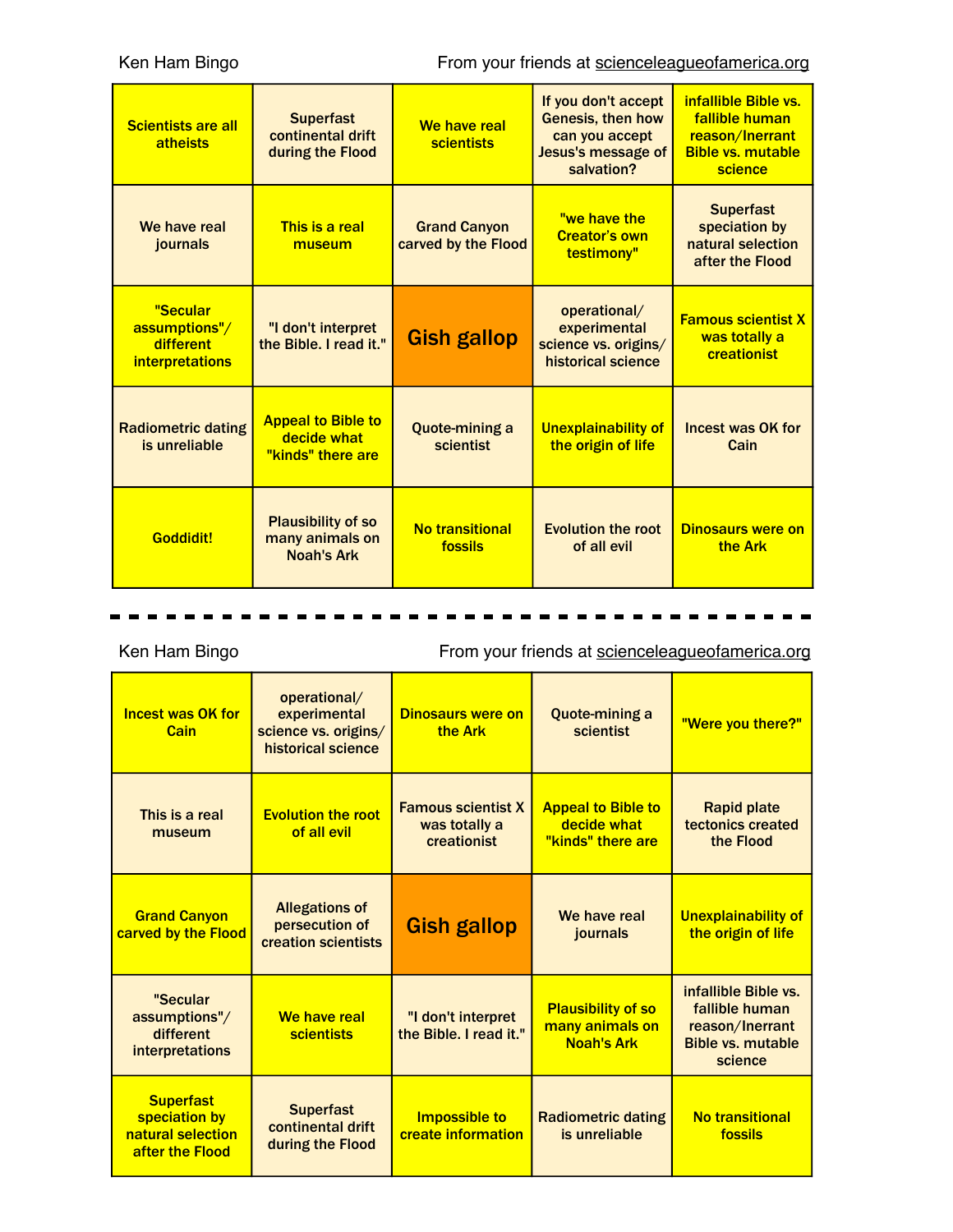| Micro/macro-<br>evolution                  | Unexplainability of<br>the origin of life                 | "Secular<br>assumptions"/<br>different<br><i>interpretations</i>                                      | This is a real<br>museum                                              | Goddidit!                                                     |
|--------------------------------------------|-----------------------------------------------------------|-------------------------------------------------------------------------------------------------------|-----------------------------------------------------------------------|---------------------------------------------------------------|
| <b>Radiometric dating</b><br>is unreliable | <b>Superfast</b><br>continental drift<br>during the Flood | infallible Bible vs.<br>fallible human<br>reason/Inerrant<br><b>Bible vs. mutable</b><br>science      | <b>Allegations of</b><br>persecution of<br><b>creation scientists</b> | <b>Appeal to Bible to</b><br>decide what<br>"kinds" there are |
| We have real<br>journals                   | <b>Evolution the root</b><br>of all evil                  | <b>Gish gallop</b>                                                                                    | <b>Plausibility of so</b><br>many animals on<br><b>Noah's Ark</b>     | <b>Rapid plate</b><br>tectonics created<br>the Flood          |
| We have real<br>scientists                 | <b>Grand Canyon</b><br>carved by the Flood                | If you don't accept<br>Genesis, then how<br>can you accept<br><b>Jesus's message of</b><br>salvation? | "we have the<br><b>Creator's own</b><br>testimony"                    | Impossible to<br>create information                           |
| <b>No transitional</b><br>fossils          | <b>Quote-mining a</b><br>scientist                        | <b>Scientists are all</b><br>atheists                                                                 | "Were you there?"                                                     | <b>Famous scientist X</b><br>was totally a<br>creationist     |

Ken Ham Bingo **From your friends** at scienceleagueofamerica.org

| <b>Goddidit!</b>                                                                                 | No transitional<br>fossils                                                 | <b>Superfast</b><br>continental drift<br>during the Flood         | <b>Unexplainability of</b><br>the origin of life                 | "I don't interpret<br>the Bible. I read it." |
|--------------------------------------------------------------------------------------------------|----------------------------------------------------------------------------|-------------------------------------------------------------------|------------------------------------------------------------------|----------------------------------------------|
| <b>Grand Canyon</b><br>carved by the Flood                                                       | <b>Famous scientist X</b><br>was totally a<br>creationist                  | <b>Plausibility of so</b><br>many animals on<br><b>Noah's Ark</b> | <b>Impossible to</b><br>create information                       | <b>Quote-mining a</b><br>scientist           |
| infallible Bible vs.<br>fallible human<br>reason/Inerrant<br><b>Bible vs. mutable</b><br>science | <b>Radiometric dating</b><br>is unreliable                                 | <b>Gish gallop</b>                                                | We have real<br>scientists                                       | Micro/macro-<br>evolution                    |
| <b>Allegations of</b><br>persecution of<br>creation scientists                                   | We have real<br>journals                                                   | <b>Scientists are all</b><br>atheists                             | "Secular<br>assumptions"/<br>different<br><i>interpretations</i> | "Were you there?"                            |
| <b>Appeal to Bible to</b><br>decide what<br>"kinds" there are                                    | operational/<br>experimental<br>science vs. origins/<br>historical science | <b>Rapid plate</b><br>tectonics created<br>the Flood              | This is a real<br>museum                                         | <b>Incest was OK for</b><br>Cain             |